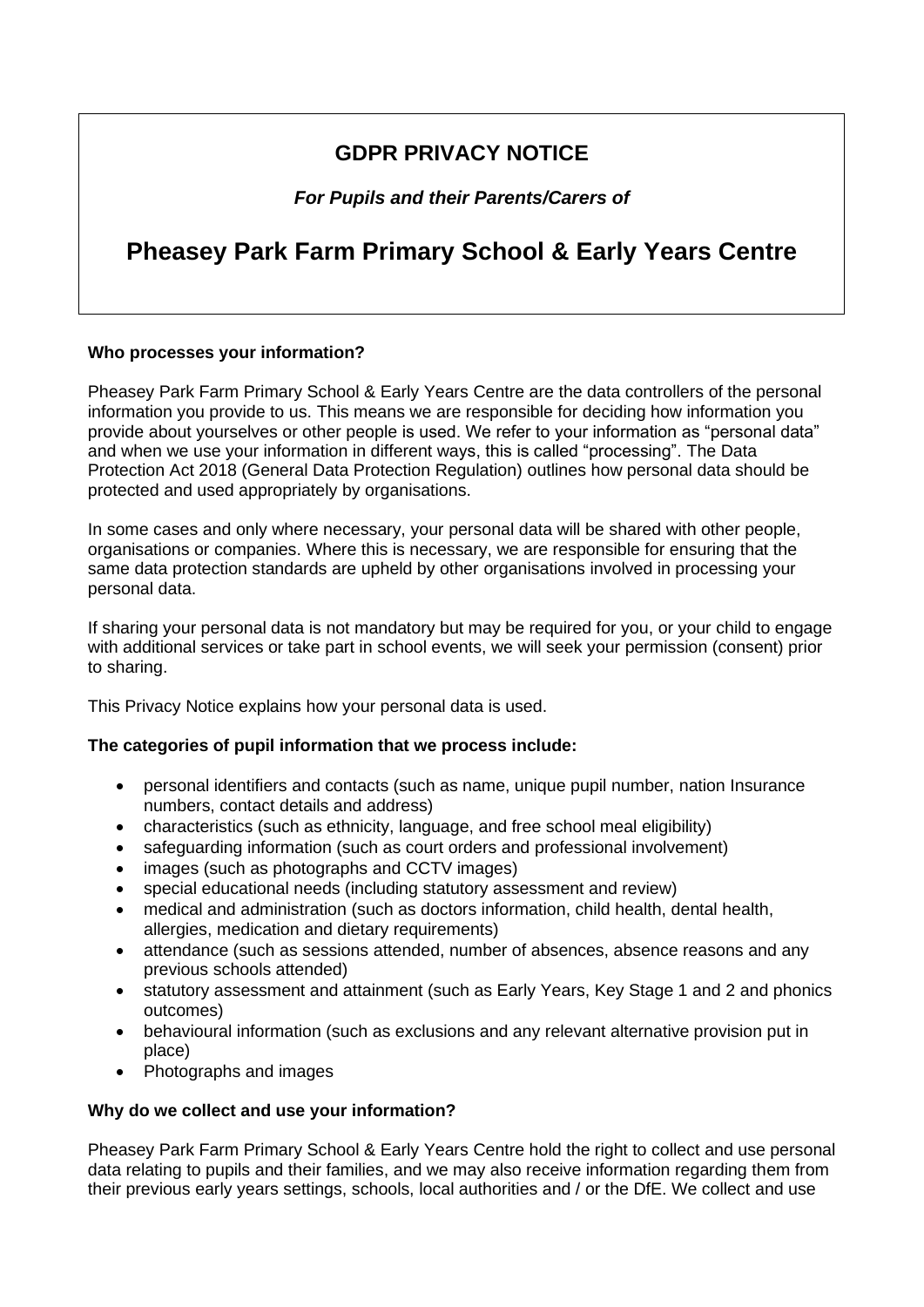personal data in order to meet legal requirements and legitimate interests set out in the Data Protection Act 2018 (GDPR) and UK law, including those in relation to the following:

- Article 6 and Article 9 of the GDPR
- Education Act 2011
- Regulation 5 of The Education (Information About Individual Pupils) (England) Regulations 2017
- Keeping Children Safe In Education (statutory guidance) 2020

In accordance with the above, the personal data of pupils and their families is collected and used for the following reasons:

- To support provision of childcare support
- To support pupil learning
- To monitor and report on pupil progress
- To provide appropriate pastoral care
- To assess the quality of our service
- To comply with the law regarding data sharing
- To keep children safe (food allergies, or emergency contact details)
- To meet the statutory duties placed upon us for DfE data collections

Whilst the majority of the personal data you provide to the school and children's centre is mandatory, some is provided on a voluntary basis. We will inform you whether you are required to provide this data or if your consent is needed.

Where consent is required, we will provide you with specific and explicit information with regards to the reasons the data is being collected and how the data will be used.

The categories of parent information that the school collects, holds and shares includes the following:

- Contact information, including addresses, phone numbers and email addresses of parents and/or any other emergency contacts
- Identifiers (including National Insurance Number)to assess eligibility for free school meals and additional pupil funding
- Financial information, e.g. account and transactional information for school meals
- Information pertaining to home life where appropriate, e.g. where a pupil is identified as having a mental health issue or there are safeguarding concerns

#### **How long is your data stored for?**

Personal data relating to children, pupils and their families is processed in line with our Data Protection Policy.

In accordance with the Data Protection Act 2018, the school does not keep personal data indefinitely; data is only stored for as long as is necessary to complete the task for which is was originally collected. We use the Information Records Management Society guidance on retention of records to inform how long we keep records that contain personal information.

We will also retain personal data in the form of images, registers and examples of work for the purposes of archiving and as a historical record of school life. This information may later be published in school literature, displays or external media. In this case, the personal data we retain will be proportionate and limited to what is necessary.

#### **Will my information be shared?**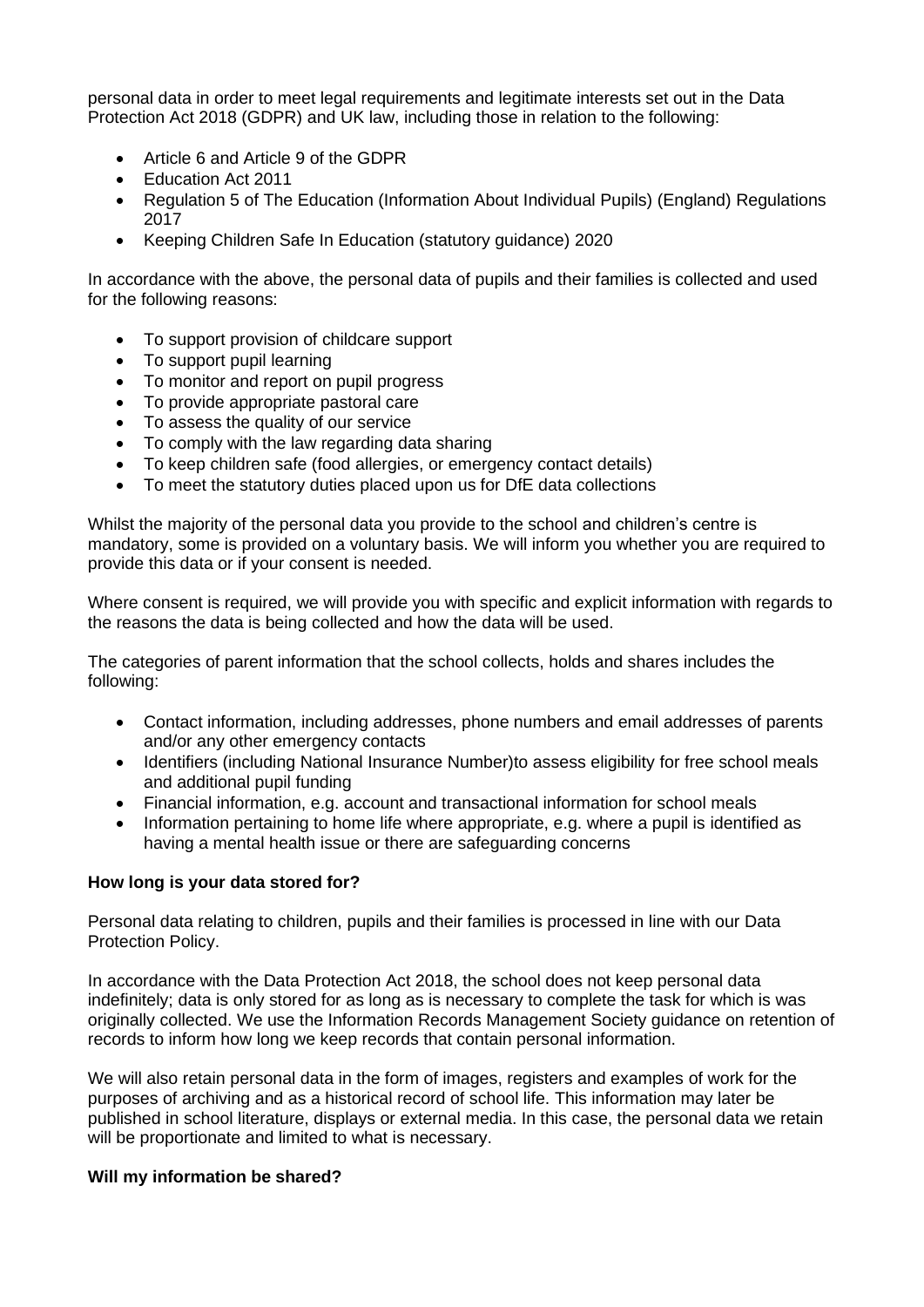We are required to share pupils' data with the Department for Education (DfE) on a statutory basis. This data sharing underpins school funding and educational attainment policy and monitoring. We are required to share information about our pupils with the DfE under regulation 5 of The Education (Information about Individual Pupils) (England) Regulations 2017.

The National Pupil Database (NPD) is managed by the DfE and contains information about pupils in schools in England. We are required by law to provide information about our pupils to the DfE as part of statutory data collections, such as the school census; some of this information is then stored in the NPD. The DfE may share information about our pupils from the NDP with third parties who promote the education or wellbeing of children in England by:

- Conducting research or analysis
- Producing statistics
- Providing information, advice or guidance

The DfE has robust processes in place to ensure the confidentiality of any data shared from the NDP is maintained.

To find out more about the NPD, go to

https://www.gov.uk/government/publications/national-pupil-database-user-guide-and-supportinginformation

# **Why we regularly share pupil information**

We do not share information about our pupils with anyone without consent unless the law and our policies allow us to do so. The school routinely shares pupils' information with:

- Pupils' destinations upon leaving the school
- The Department of Education
- Other Government agencies
- Walsall Council and its agencies
- The NHS and other health professionals (School Nursing, Dental Services)
- The providers of our management information systems (SIMS, Famly)
- The provider of sports coaching in school (Sports Plus)
- The provider of our safeguarding system (CPOMS)
- The providers supporting our online learning platform (CC4, RM Unify, eservices)
- The providers of our IT support (Joskos)

## **What are your rights?**

The Data Protection Act 2018 provides individuals with rights to help inform and protect how we use your personal information.

These include your right to:

- Request access to the personal held by either the Primary school or Early Years Centre
- Object to processing of personal data that is likely to cause, or is causing, damage or distress
- Prevent processing for the purpose of direct marketing
- Request that your personal data is amended if it is inaccurate or incomplete
- Request that your personal data is erased where there is no compelling reason for its continued processing

Where the processing of your data is based on your consent, you have the right to withdraw this consent at any time.